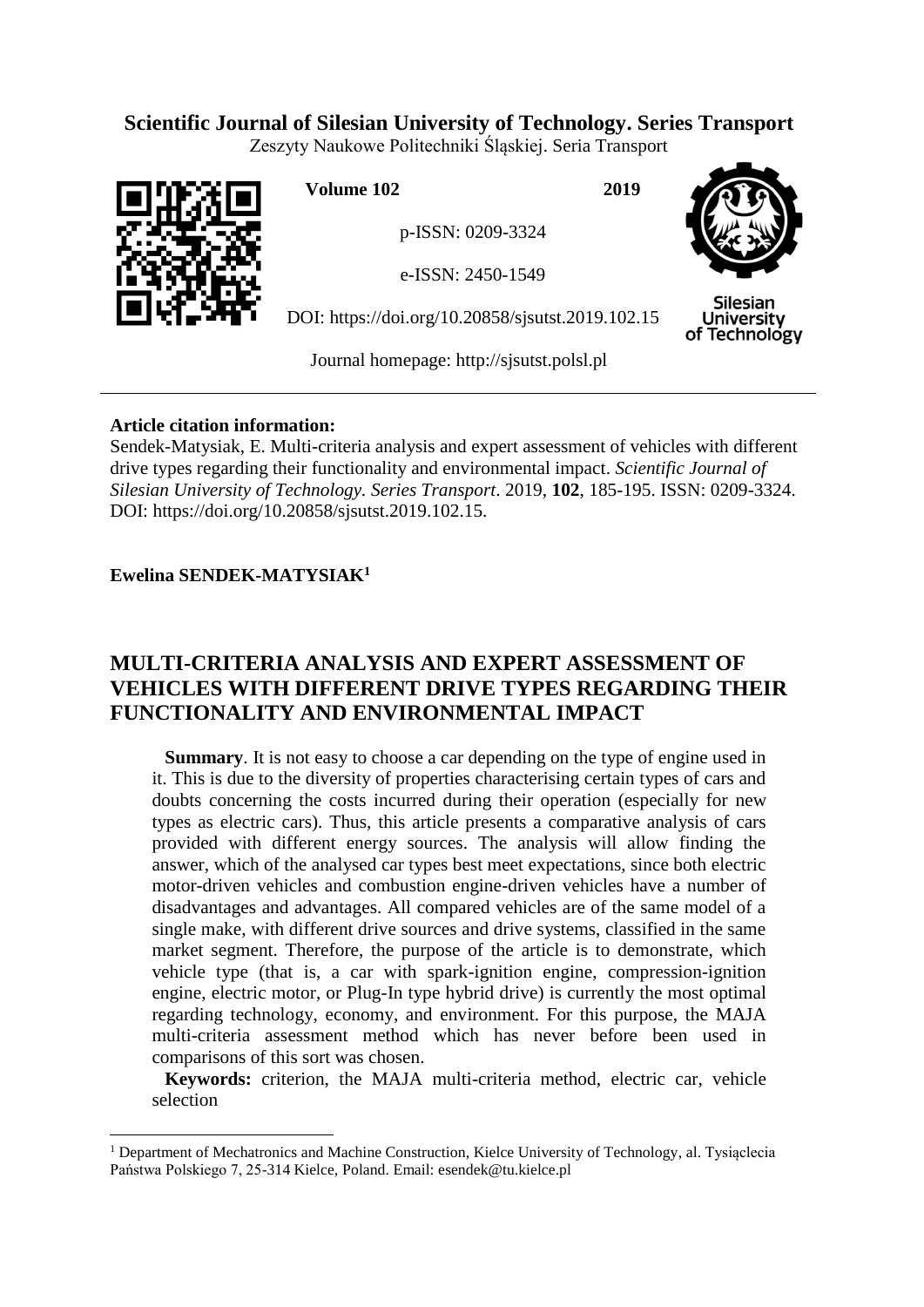#### **1. INTRODUCTION**

In decision-making challenges concerning the choice of a motor vehicle, for example, from the point of view of its environmental impact, the decision-makers very often consider not just one, but many criteria in order to arrive at their decision.

The problems, which are subject to analysis and solving are most often complex, and require an exploration covering many areas and taking into account numerous points of view (assessment criteria), are called the multi-criteria problems.

The domain that allows solving these complex decision-making problems, during analysis of which it is necessary to consider many, often opposite points of view [3, 11, 20], is a multicriteria decision support, also called a multi-criteria analysis (French *analyse multicritere*), or multiple criteria decision making.

According to B. Roy [7, 8], the multi-criteria decision support is the activity of an analyst, who helps the decision-maker in the decision-making process in order to find answers to questions connected with seeking the most desired solutions while taking into account the multitude of goals (criteria) set by the decision-maker.

The multi-criteria analysis methodology is used to solve the multiple criteria decisionmaking problems, that is situations, in which, having at their disposal a defined set of actions (decisions, variants) and a coherent family of criteria, the decision makers seek to [11]:

– specify the subset of actions (decisions, variants) deemed best from the point of view of the discussed criteria family (the problem of choice).

– divide the set of actions (decisions, variants) into the subsets according to certain standards (the problem of classification or sorting).

– rank the set of actions (decisions, variants) from the best to the worst (the problem of arranging or ranking).

The basic attributes of the multiple criteria decision making problems are: the set of solutions (variants) *A*, and a coherent family of assessment criteria *F*. The set of solutions *A* is the set of objects, decisions, candidates, variants or actions, which are to be put to analysis and assessment during the decision-making procedure.

The set of solutions may be defined directly [by listing all of its components (when the set is finite and sufficiently small)] or indirectly [by determining properties characteristic for the set components or limiting conditions (when the set is infinite or finite, but very large)]. Set *A*  can be constant, that is defined in advance (*a priori*) and not liable to changes during the decision-making procedure, or evolving (variable), that is undergoing modifications during the decision-making procedure. The criteria family means a set of criteria, which should satisfy the following requirements:

- exhaustiveness of an assessment, which involves taking into account all possible aspects of the analysed problem.
- coherence of an assessment, based on proper forming of global decision-maker's preferences by each criterion.
- non-redundancy of criteria non-repeatability of criteria meaning range [5].

Each criterion appearing in the set  $F$  is a function  $f_i$  defined in set  $A$ , used to assess the set *A* and representing decision-maker's preferences regarding certain aspect (dimension) of a decision-making problem. The multiple criteria decision.making problems belong to the socalled mathematically ill-defined problems because while solving them, attempts are made to determine such solutions *x*, which maximize the multi-criteria objective function  $F(x)$ .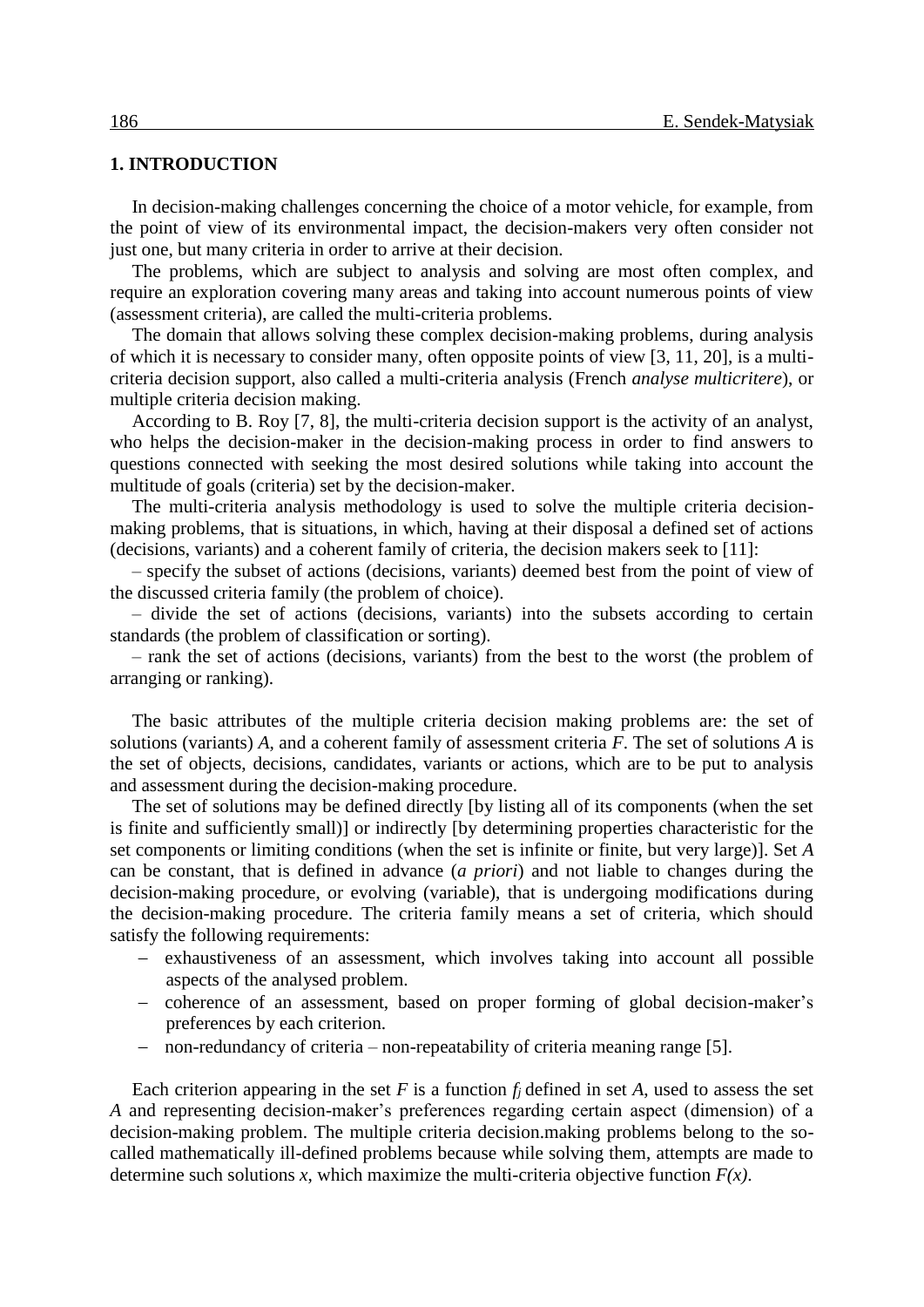$$
F(x) = \max(f_1(x), f_2(x), ..., f_j(x))
$$
 (1)

for limitations:  $x \in A$ where:

*A* – a set of acceptable solutions,

 $f_i(x)$  – individual partial criterial functions for  $j = 1, 2, ..., J$ .

In this case, the concept of a globally optimal solution is not justified, since in practice no solution exists, which would be best from the point of view of all assessment criteria. Instead of this, the term of a non-dominated or efficient solution is introduced (also called a Paretooptimal solution) [1, 2]. Solution *a* is efficient  $\Leftrightarrow$  when the set of acceptable solutions *A* contains no other solution *b*, which would dominate over *a*. The term of dominance relation is important here. Solution *a* dominates over *b* (*aDb*)  $\Leftrightarrow$  when for each criterion *j* (*j* = 1, 2, ..., *J*) the ratings of solutions *a* and *b* -  $f_i(a)$  and  $f_i(b)$ , respectively, maintain the relation  $f_i(a) \ge f_i(b)$ and at least one of the inequalities is sharp, that is for selected  $j f_i(a) > f_i(b)$ . On the other hand, if none of the inequalities is sharp, then we speak of the so-called weak domination, and obtained solution *a* is weakly non-dominated. The set of non-dominated solutions obtained most often is quite numerous due to a considerable number of considered criteria. From this set of solutions, the decision-maker chooses the most satisfying solution, that is the compromise [2, 3, 10].

### **2. IMPLEMENTATION OF THE MAJA MULTI-CRITERIA METHOD IN VEHICLE SELECTION**

Diverse tools and methods are applied in order to solve the multiple criteria decisionmaking problems, which undoubtedly include car selection based on a certain criterion. The MAJA multi-criteria method was used in this study.

This method involves using detailed ratings of vehicle selection variants and taking into account the ratios of the relative importance of partial criteria. In consequence, this allows choosing the best variant among the analysed vehicle types.

Since variant ratings can be given in various units, they must be standardised in order to satisfy the requirement of value comparability in the entire evaluation system. As regards individual criteria, variant ratings can be standardised using different methods [4, 6]. As soon as the matrix of standardised ratings is obtained, the two matrices of compliance and incompliance are being developed.

Components of the compliance matrix **Z** are obtained by comparing a pair of any two variants  $(v, v')$ , determining criteria  $f \in F$ , for which the design variant *v* receives better ratings than variant *v*´. As regards criteria satisfying the above condition, their weights are summed, and then divided by the sum of weights of all criteria. In this way, the compliance rate  $z_{w}$ <sup>*i*</sup> is obtained, with values ranging within [0, 1].

$$
z_{vv} = \frac{1}{c} \sum_{f:f \in F:w_{vf} > w_{vif}} c_f \tag{2}
$$

where: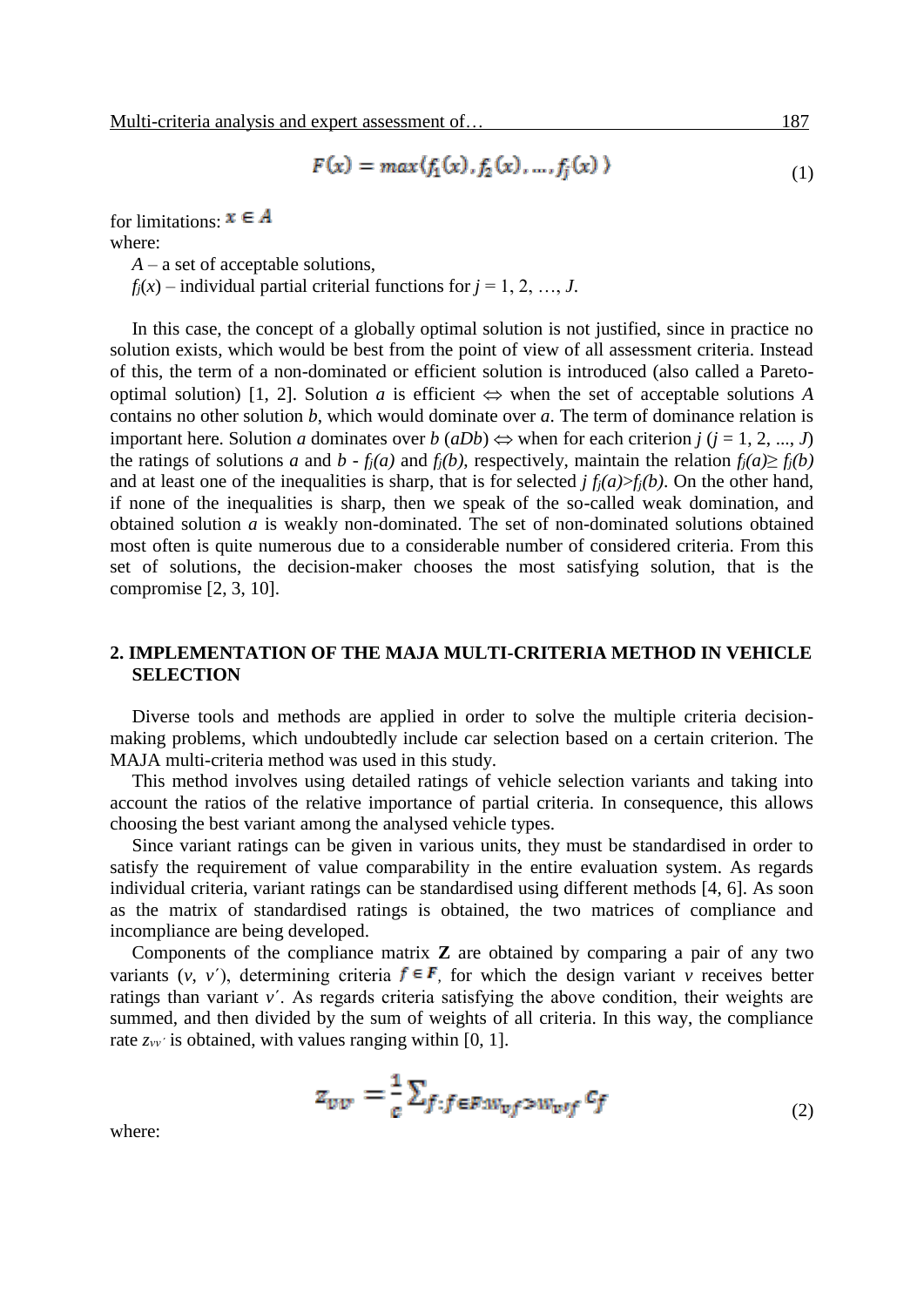(3)

$$
z_{vv} = \frac{1}{c} \sum_{f:f \in F: w_{vf} > w_{vif}} c_f
$$

The highest value is reached when ratings for variant  $\nu$  for all criteria  $f$  are higher than ratings for variant *v*´. To sum up, the compliance matrix **Z** has the following form:

$$
\mathbf{Z} = [z_{vv} \cdot]_{N \times M}, \quad z_{vv} \in [0,1]
$$
 (4)

Components of the incompliance matrix **N** are obtained by comparing, how far the rating of the design variant *v* is worse than the alternative variant *v*´.

The value of the incompliance rate  $n_{vv}$  is determined as the ratio of the maximum of the differences in ratings after standardisation, when the rating for variant  $v'$  is higher than the rating for variant *v*, and the difference between the maximum and the minimum components of the matrix **W**:

$$
n_{vv'} = \frac{1}{d} \max_{(v,f):w_{v,f} \ge w_{vf}} \{w_{vf} - w_{vf}\}
$$
(5)

where:  $d$  – the difference between components of the highest and the least value in matrix **W** of ratings after standardisation, given by the formula:

$$
d = \max_{(v,f)\in V\times F} \{w_{vf}\} - \min_{(v,f)\in V\times F} \{w_{vf}\}
$$
\n
$$
(6)
$$

Much the same as the compliance rate, the incompliance rate has values ranging within [0,1]. Its value is highest in the case, when ratings for variant  $v'$  for all criteria  $f$  are higher than ratings for variant *v*. It is the other way round when the incompliance rate is zero.

Therefore, the incompliance matrix **N** has the following form:

$$
\mathbf{N} = [n_{vv},]_{N \times M}, \quad n_{vv} \in [0,1]
$$
 (7)

An important stage of the MAJA method is the determination of the compliance threshold *pz* and the incompliance threshold *pn*, needed to select the best variant from the set *V*. The compliance and the incompliance threshold values range within [0, 1] and are used to choose these vehicle selection variants *v*, which satisfy the criteria specified by both thresholds. Depending on the needs, the compliance and the incompliance threshold values can be reduced and/or increased, while the compliance threshold *pz* should range within [0.5; 1] and the incompliance threshold *pn* - within [0; 0.5].

Comparison of the selection variants from the set of variants according to partial criteria and threshold values  $pz$  and  $pn$  indicates that the variant  $v$  is better than variant  $v'$  only if pair  $(v, v')$  meets the following condition:

$$
z_{vv_i} \geq pz \wedge n_{vv_i} \geq pn \tag{8}
$$

This is the basis for developing the binary domination matrix **D**

$$
\mathbf{D}^b = [d_{vv} \cdot l_{N \times M} \tag{9}
$$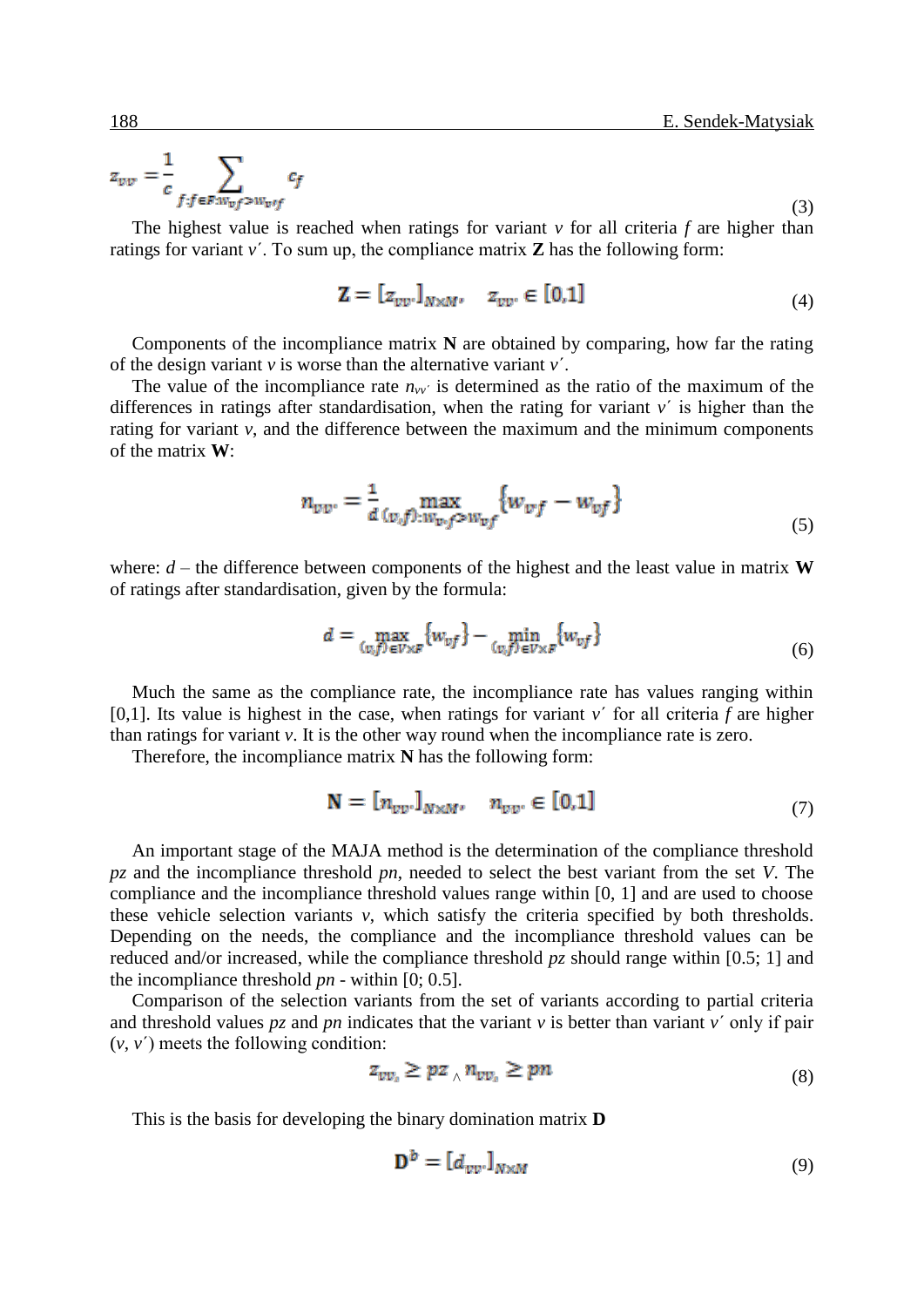The components of matrix **D** are determined according to the formula:

$$
d_{vv'} = \begin{cases} 1, & \text{when} \quad z_{vv'} \ge pz \text{ i } n_{vv'} \ge pn \\ 0, & \text{in the} \quad \text{other cases} \end{cases} \tag{10}
$$

As a result, if  $d_{vv} = 1$ , then the variant dominates (is better) over the variant  $v'$  - as regards the compliance and the incompliance of the criteria ratings.

Detailed procedure of the MAJA method is presented in a more extensive way in the study [4].

#### **3. PRACTICAL USE OF THE MAJA METHODOLOGY IN VEHICLE SELECTION**

This chapter presents practical use of the multi-criteria MAJA method in solving certain decision-making problems. Three issues have been analysed:

- $\checkmark$  multi-criteria assessment concerning vehicle impact on the environment.
- $\checkmark$  multi-criteria vehicle assessment from the technical point of view.
- $\checkmark$  multi-criteria vehicle assessment from an economic point of view.

All compared vehicles are the same model of a single make, with different drive sources and drive systems, classified in the same market segment (B). They all have the same or comparable overall power output, the same bodywork type, drive type (front-wheel drive) and transmission (cars with conventional engine – manual, cars with electric motor – automatic).

The analysed variants cover:

**variant 1** – car with spark-ignition engine.

**variant 2** – car with compression-ignition engine.

**variant 3** – car with electric motor.

**variant 4** – car with Plug-In type hybrid drive.

As regards assessment concerning basic parameters and environmental impact of the analysed cars, the following have been distinguished:

1. Technical parameters, including inter alia:

- $-$  fuel tank capacity.
- acceleration to 100 km/h.
- maximum speed.
- average gasoline consumption per 100 km.
- average diesel oil consumption per 100 km.
- average electric energy consumption per 100 km.
- driving range/mileage (combined).
- $-$  other.
- 2. Economic indicators, including inter alia:
	- a) absolute measures:
	- vehicle purchase cost.
	- annual operating costs.
	- battery charger purchase cost.
	- new batteries purchase cost.
	- $-$  other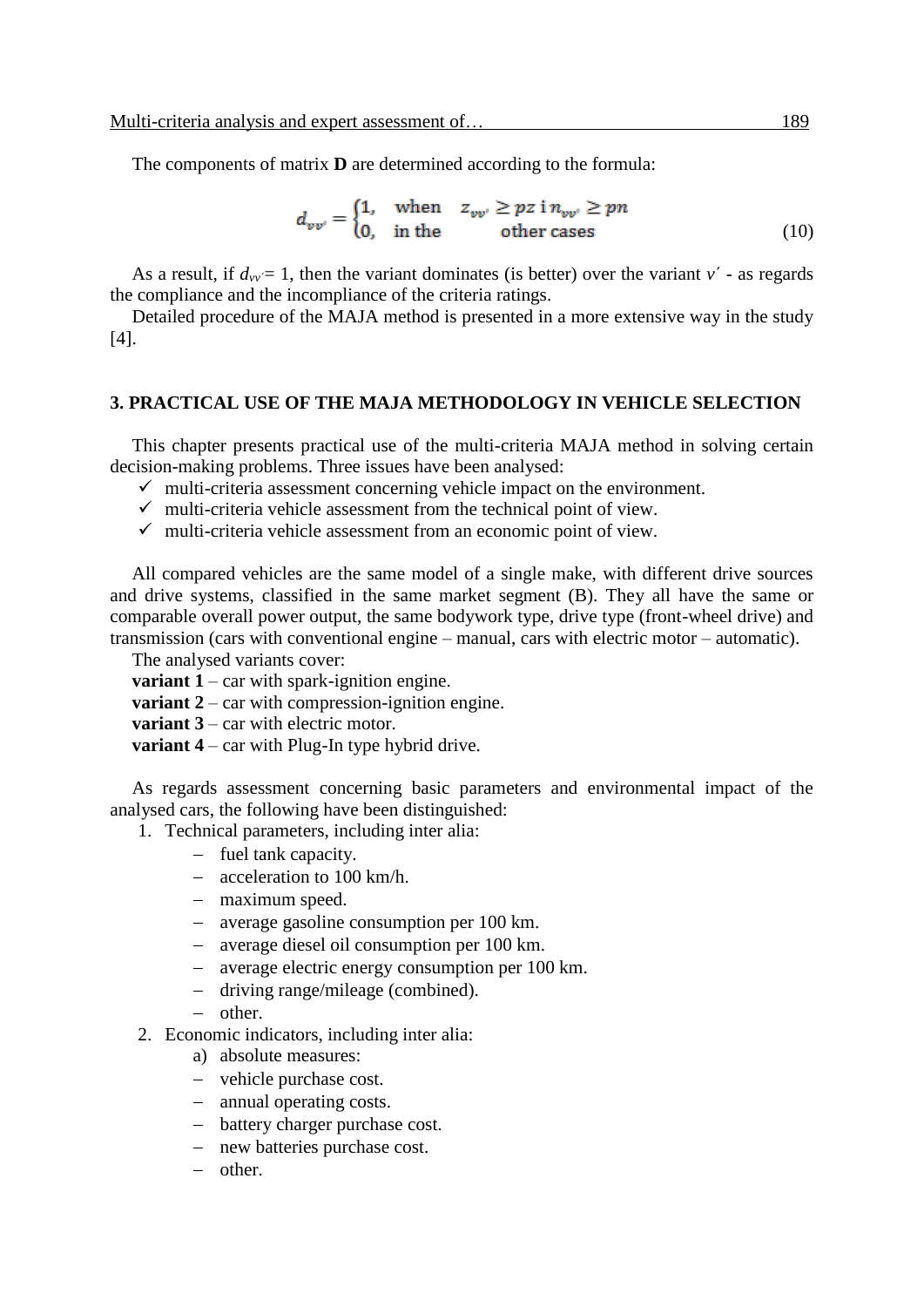- b) relative measures:
- cost of average electric energy consumption per 100 km.
- $\sim$  cost of average fuel consumption per 100 km.
- annual, monthly vehicle maintenance costs.
- $-$  other
- 3. Qualitative indicators, including inter alia:
	- number of dealerships and service centres.
	- number of gas/charging stations.
	- time required to refuel (gasoline/diesel oil), or recharge batteries (battery charging in alternating current charging station).
	- extra privileges, for example, parking in city centre, using bus-lanes, subsidies on the purchase, etc.
	- $-$  other.
- 4. Environmental (social) indicators, including i.a.:
	- minimising toxic exhaust gas emissions.
	- minimising noise emission

Table 1. Technical parameters, emission information, costs involved, for example, in the purchase, and other indices connected with the analysed vehicles.

Table 1

| Criteria rating values [7, 12, 19, 17, 19, 10, 10, 17, 21, 22].                                  |                                                      |                             |                        |                              |  |  |  |  |
|--------------------------------------------------------------------------------------------------|------------------------------------------------------|-----------------------------|------------------------|------------------------------|--|--|--|--|
|                                                                                                  |                                                      |                             | Volkswagen Golf 5-door |                              |  |  |  |  |
| <b>COSTS</b>                                                                                     | Trendline 1.5<br><b>TSI ACT</b><br><b>BlueMotion</b> | Trendline 1.6<br><b>TDI</b> | e-Golf                 | GTE 1.4 TSI<br><b>PHEV</b>   |  |  |  |  |
| Vehicle own weight [kg]                                                                          | 1 3 1 5                                              | 1 3 5 5                     | 1615                   | 1599                         |  |  |  |  |
| Load capacity [kg]                                                                               | 418-575                                              | 402-574                     | 408-480                | 421-496                      |  |  |  |  |
| Overall length [m]                                                                               | 4.36                                                 | 4.26                        | 4.27                   | 4.27                         |  |  |  |  |
| Overall width [m]                                                                                | 1.79                                                 | 1.79                        | 1.78                   | 1.79                         |  |  |  |  |
| Fuel type                                                                                        | gasoline                                             | diesel oil                  | electric<br>current    | gasoline/electric<br>current |  |  |  |  |
| Average consumption of<br>gaso-line [l]/ diesel oil<br>$[1]$ electric energy<br>[kWh] per 100 km | 5.00                                                 | 4.70                        | 15.70                  | 1.70                         |  |  |  |  |
| Maximum power output<br>[kW]                                                                     | 96                                                   | 85                          | 100                    | 150                          |  |  |  |  |
| Maximum torque [NM]                                                                              | 200                                                  | 250                         | 290                    | 350                          |  |  |  |  |
| Maximum speed [km/h]                                                                             | 210                                                  | 198                         | 150                    | 222                          |  |  |  |  |
| Acceleration to 100<br>km/h[s]                                                                   | 9.10                                                 | 10.20                       | 9.60                   | 7.60                         |  |  |  |  |
| Total driving range<br>(combined) [km]                                                           | 833.30                                               | 1 020.41                    | 231.00                 | 883.00                       |  |  |  |  |
| Vehicle purchase cost<br>$[PLN]*$                                                                | 82 960                                               | 88 360                      | 165 690                | 120 550                      |  |  |  |  |
| 100 km journey cost<br>(combined) [PLN]*                                                         | 25.55                                                | 24.02                       | 18.68                  | 8.69                         |  |  |  |  |

Criteria rating values [9, 12, 13, 14, 15, 16, 18, 19, 21, 22].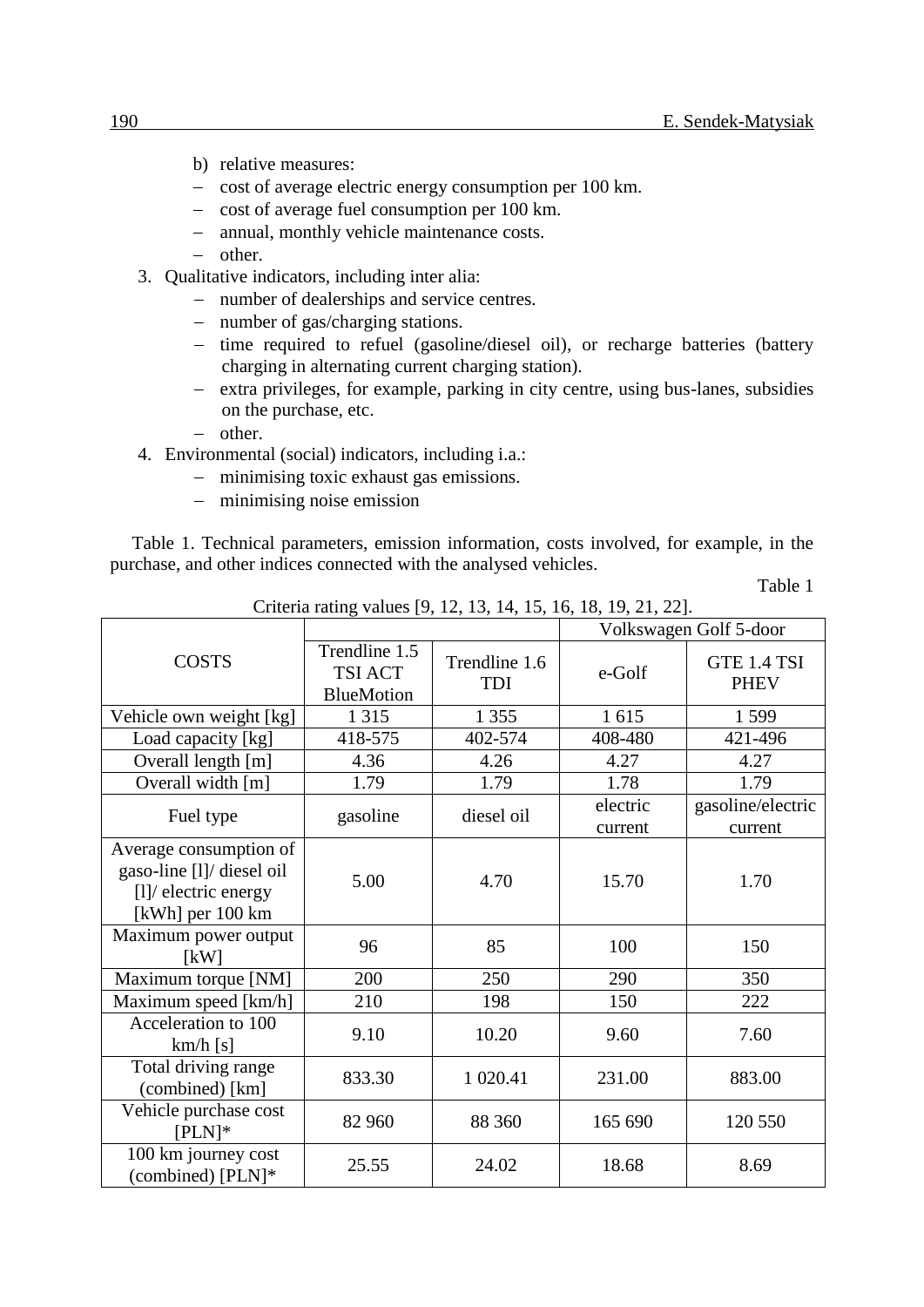| Number of dealerships,<br>service centres                                                                                                                         | 97             | 97             | 3              | 3            |
|-------------------------------------------------------------------------------------------------------------------------------------------------------------------|----------------|----------------|----------------|--------------|
| Number of gas/charging<br>stations (valid on Dec.<br>2017)                                                                                                        | 6 6 43         | 6 6 43         | 142            | 6785         |
| Time needed for<br>refuelling<br>(gasoline/diesel oil), or<br>recharging the batteries<br>(battery charging in<br>alternating current<br>charging station) [min.] | $\overline{2}$ | $\overline{2}$ | 320            | 147          |
| Extra privileges, for<br>example, parking in the<br>city centre, using bus-<br>lanes, subsidies on the<br>purchase, etc.<br>$[0-2]$                               | $\overline{0}$ | $\overline{0}$ | $\overline{2}$ | $\mathbf{1}$ |
| $CO2$ emission [g/km]                                                                                                                                             | 220            | 194            | 100            | 218          |
| NOx+PMs emissions<br>[mg/km]                                                                                                                                      | 194            | 285            | 255            | 214          |
| Noise emission at 100<br>$km/h$ [dB]                                                                                                                              | 64.3           | 65.3           | 60.5           | 64.9         |
| NGC [0-100]**                                                                                                                                                     | 40             | 37             | 22             | 32           |

\*Prices valid on October 11, 2018

\*\*NGC – rating taking into account emissions of CO, NOx, HCs,  $PM_{10}$ , SO<sub>2</sub>, CO<sub>2</sub>, CH<sub>4</sub>, N<sub>2</sub>O generated during production of "fuel", vehicle, and during its operation and recycling/disposal [14].

During the assessment regarding:

- a) the variant impact on the environment.
- b) technical parameters.
- c) economic indicators.

for the analysed four variants according to the MAJA procedure, the following has been completed:

1) Ratings have been standardised since they are given in various units, which makes it impossible to compare them. The standardisation has been based on the following formulae:

$$
w_{vf} = \begin{cases} \frac{x_{vf}}{\max\limits_{v \in V} \{x_{vf}\}} & \text{for} \qquad \text{stimulants} \\ \frac{\min\limits_{x \in V} \{x_{vf}\}}{\max\limits_{x_{vf}} \{x_{vf}\}} & \text{for} \quad \text{destimulants} \end{cases}
$$
(11)

2) Relative weights have been assigned to partial criteria, the more important criterion, the greater weight.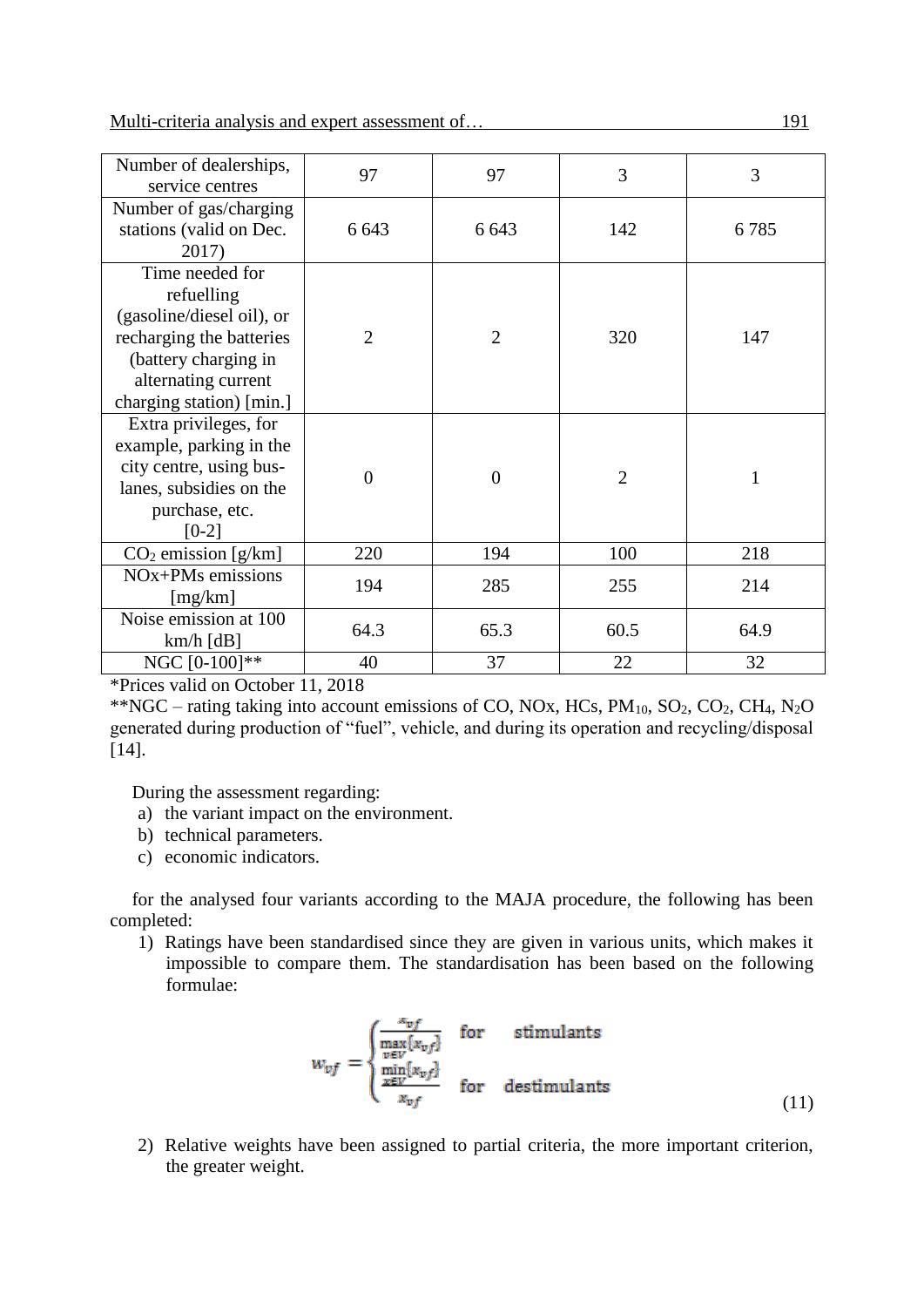3) The multi-criteria assessment has been performed, the compliance matrix has been developed first, then the incompliance matrix, and finally the best solution has been selected for the assumed compliance and incompliance threshold.

The compliance threshold of 0.5 and the incompliance threshold of 0.5 have been taken for the research purposes.

The multi-criteria assessment has been carried out using the MS Excel application. Figure 1 below demonstrates the MAJA method algorithm used to assess the analysed car variants from the viewpoint of the chosen criterion.



Fig. 1. The MAJA method algorithm used to select vehicle type taking into account the specific criterion

The procedure shown in Figure 1 has been applied for each of the three issues, and obtained results have been demonstrated using the domination graphs – Figures 2, 3 and 4.

The first assessment was carried out for four analysed variants regarding their impact on the environment. The domination graph is shown in Figure 2. The domination graph analysis allows stating that in this case, the third variant (electric car) is the best solution. As regards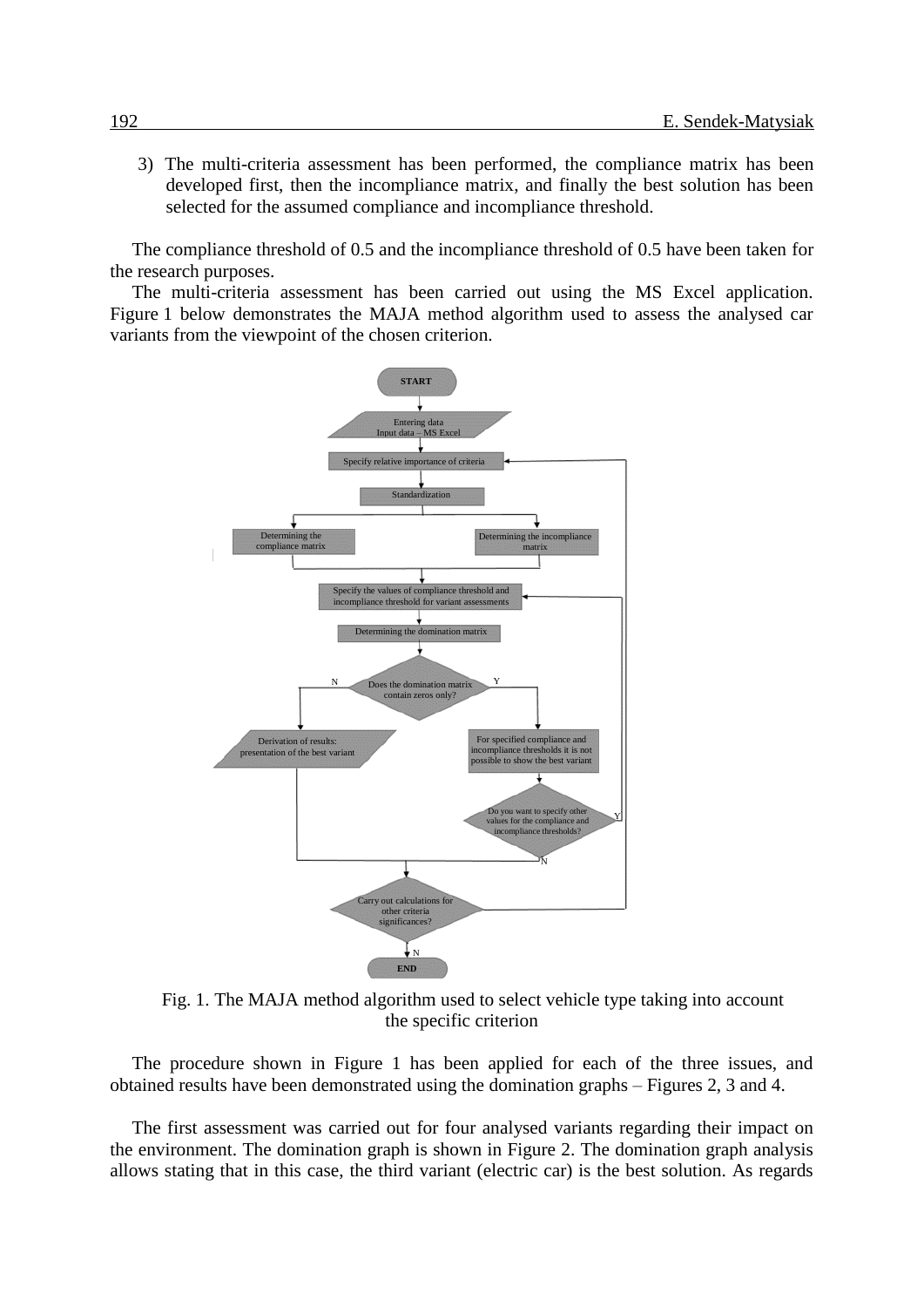environmental impact, the worst rating has been obtained for the first and second variant, related to the cars equipped with petrol engine and diesel engine, respectively.



Fig. 2. The impact of vehicles with different drive sources on the environment the domination graph

The second assessment of the analysed car types has been carried out regarding the technical point of view. In this case, the following parameters were chosen: acceleration to 100 km/h, maximum speed, average fuel consumption per 100 km, driving range/mileage (combined), number of gas/charging stations, etc. The results of completed calculations are shown using the domination graph (Figure 3), which indicates that currently, it is the most advantageous to own a car with diesel engine, whereas from this point of view, the owner of an electric car is in the worst situation.



Fig. 3. Assessment of the analysed vehicles from the technical point of view

Another assessment has been carried out for cars equipped with: spark-ignition engine, compression-ignition engine, electric motor only, and hybrid drive, considering the economic aspect, including 100 km journey cost. Figure 4 shows the domination graph for this case.

The domination graph shows that at the moment, as regards the purchase and maintenance costs, the car with hybrid drive proves to be the best, and with a petrol engine - the worst.



Fig. 4. Assessment of the analysed vehicles from an economic point of view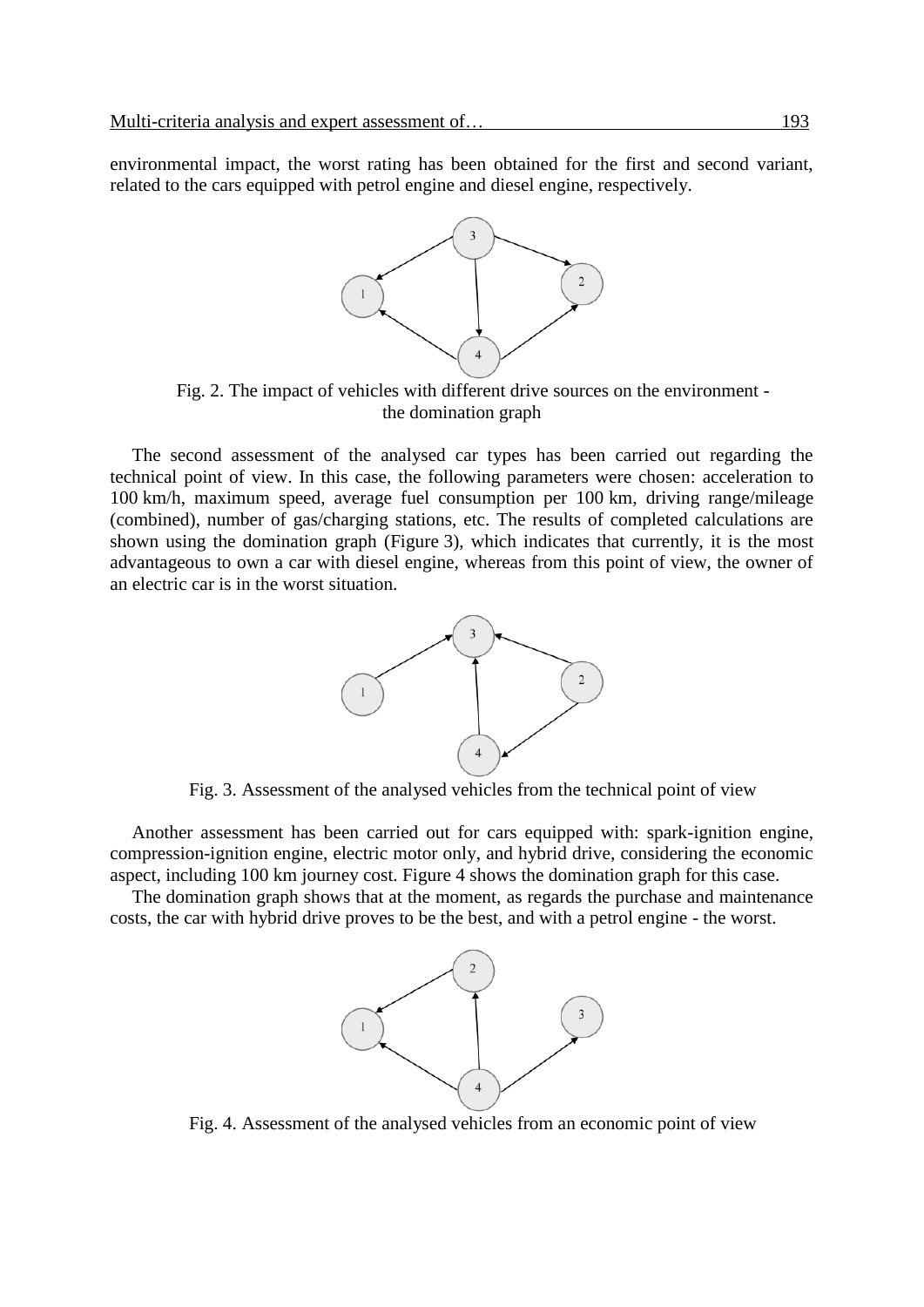### **4. SUMMARY**

Today, the automotive sector offers a wide range of cars divided according to their technical parameters and energy sources: gasoline, diesel oil, LPG, biofuels, electric current, etc. For the potential client it is not always easy to select a car, primarily due to the diversification of features characterising certain car types, and due to the differences in their operating costs.

In this study, the MAJA multi-criteria assessment was used for the first time to evaluate vehicle variants from the viewpoint of different criteria. When analysing obtained results, it needs to be stated that this method has proven to be an efficient tool. The results of the completed calculations reflect the actual state. For example, as regards technical issues, the electric car has received the worst rating according to the MAJA method. If one takes into account the short driving range of this car, the small number of battery charging stations, long charging time, etc., then, in fact, these cars prove to be worse when compared to cars with conventional engines. By comparison, refuelling time of a car with an ICE engine is calculated 2 min, while electric car battery charging takes at least 15 min.

#### **References**

- 1. Bradley S., A. Hax, T. Magnanti. 1977. *Applied Mathematical Programming*. Addison Wesley Publishing: San Francisco.
- 2. Ehrgott M. 2005. *Multicriteria Optimisation*. Springer: New York.
- 3. Figueira J., S. Grecvo, M. Ehrgott (Eds.). 2005. *Multiple Criteria Analysis. State of the Art Surveys*. International Series in Operations Research and Management Science. Springer Science: Boston.
- 4. Jacyna M., M. Wasiak. 2015. "Multicriteria decision support in designing transport systems". 15th International Conference on Transport Systems Telematics (TST). Wroclaw University of Technology, Wroclaw, Poland. April 15-17, 2015. *Tools of Transport Telematics. Communications in Computer and Information Science* 531: 11- 23.
- 5. Jacyna M., M. Wasiak, M. Klodawski, P. Golebiowski. 2017. "Modelling of bicycle traffic in the cities using VISUM". 10th International Scientific Conference on Transportation Science and Technology (TRANSBALTICA). Vilnius, Lithuania. May 04-05, 2017. *Transportation Science And Technology. Procedia Engineering* 187: 435- 441.
- 6. Jacyna M., P. Golebiowski, E. Szczepanski. 2015. "City transport service model taking into account different means of transport". *9th International Scientific Conference on Transport Means.* Kaunas University of Technology, Kaunas, Lithuania, October 22-23, 2015. *Transport Means - Proceedings of the International Conference.* 2015. P. 160-168.
- 7. Roy B. 2005. "Paradigms and Challenges". In: Figueira J., S. Greco, M, Ehrgott (Eds.). *Multiple Criteria Decision Analysis: State of the Art Surveys.* Springer: Boston.
- 8. Roy B. 1990. "The outranking approach and the foundations of ELECTRE methods". In: C. e Bana (Eds.). *Readings in Multiple Criteria Decision Aid.* Berlin: Springer.
- 9. Sendek-Matysiak E. 2018. "Analysis of the electromobility performance in Poland and proposed incentives for its development". In: XI International Science-Technical Conference Automotive Safety. 18-20 April 2018. Available at: https://ieeexplore.ieee.org/document/8373338.